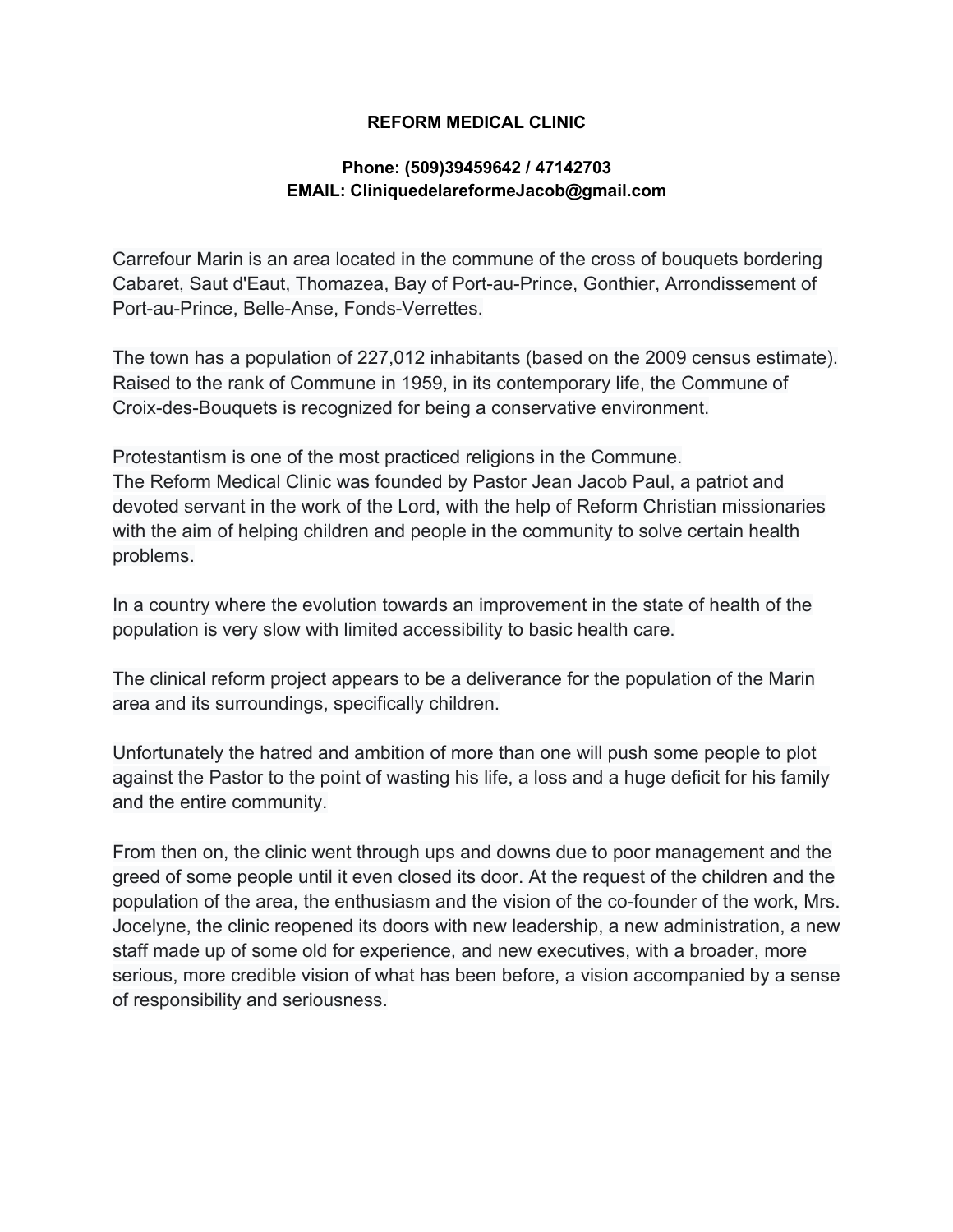## **Here is the organization chart of the new Staff**

**Jean Michel Chery Patrick administrator:** He is a specialist in community health - Project manager - Lawyer, professor of medical history, health-society - Humanity and sociology of health at the Christian University of Caiman.

**Alexandre Mitchana General Practitioner** First Laureate of his Promotion at the University of the Jean Bertrand Aristide Foundation (UNIFA) of the Faculty of Medicine and Health Sciences. Marie, wife of the pastor and mother of two children.

**Maria Emiliana Clara Jeudy General Practitioner** second Laureate of her Promotion at the University of the Jean Bertrand Aristide Foundation (UNIFA) of the Faculty of Medicine and Health Sciences.

**Seignon Stelyne: Auxiliary-Nurse** Accustomed to the center through her service Diploma from the University of Notre Dame d'Haiti.

**Belineda Josil:** Graduating student laboratory assistant at the Mission Bon Samaritain International School Of Nursing and Medical Technology.

**Jacques Soinise Rodrigue:** a new Secretary of the clinic

**Wesly Charles:** computer specialist and logistics manager of the clinic, he is a former member of the house

**Madame Jesula** Housekeeper of the clinic

**RICARDO HOLMAN:** Message from the Clinic

#### **BN: There are two other employees who play the role of Pharmacist and Archivist who did not give a resume.**

So we don't know much.

There is an administrative assistant who is not yet taking office. There is also a communication and marketing staff made up of: **Mikenson, Witerford, Fabrice.**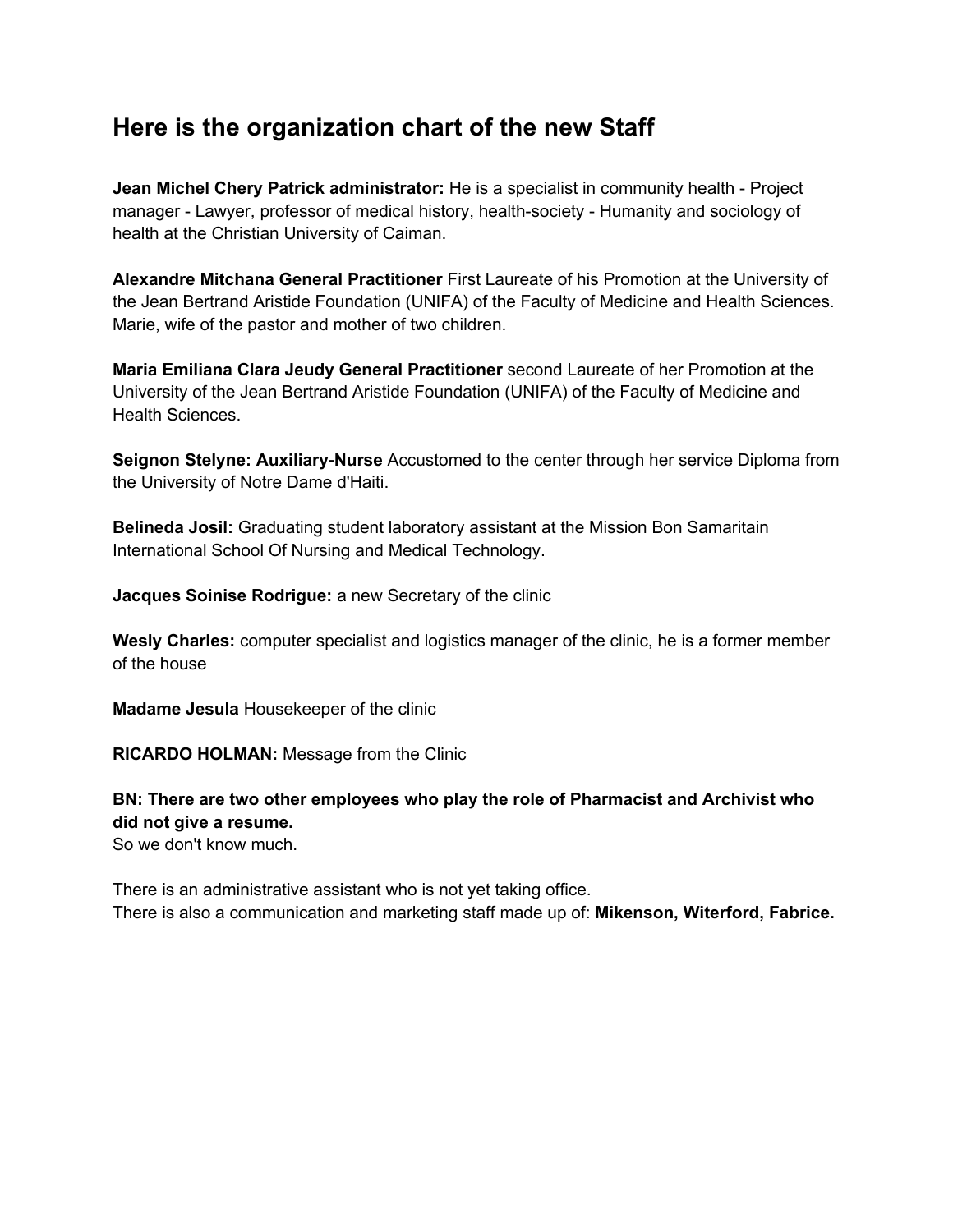## LIST OF MEDICATIONS TO BE PROCURED (NEEDS)

## **CLARITHROMYCIN 300 mg**

VITA-C sp

VITAMAX (important)

B- COMPLEX sp (important)

## LIST OF MEDICATIONS TO BE PROCURED (NEEDS) CONT.

**CLARITHROMICINE 300 mg**

VITA-C sp

VITAMAX (important)

B- COMPLEX sp (important)

VITA-C comp.(important)

EMULSION SCORT sp (important)

## 3 A-gtte

KETOCONAZOLE SAVO (important), KÉTOCONAZOL.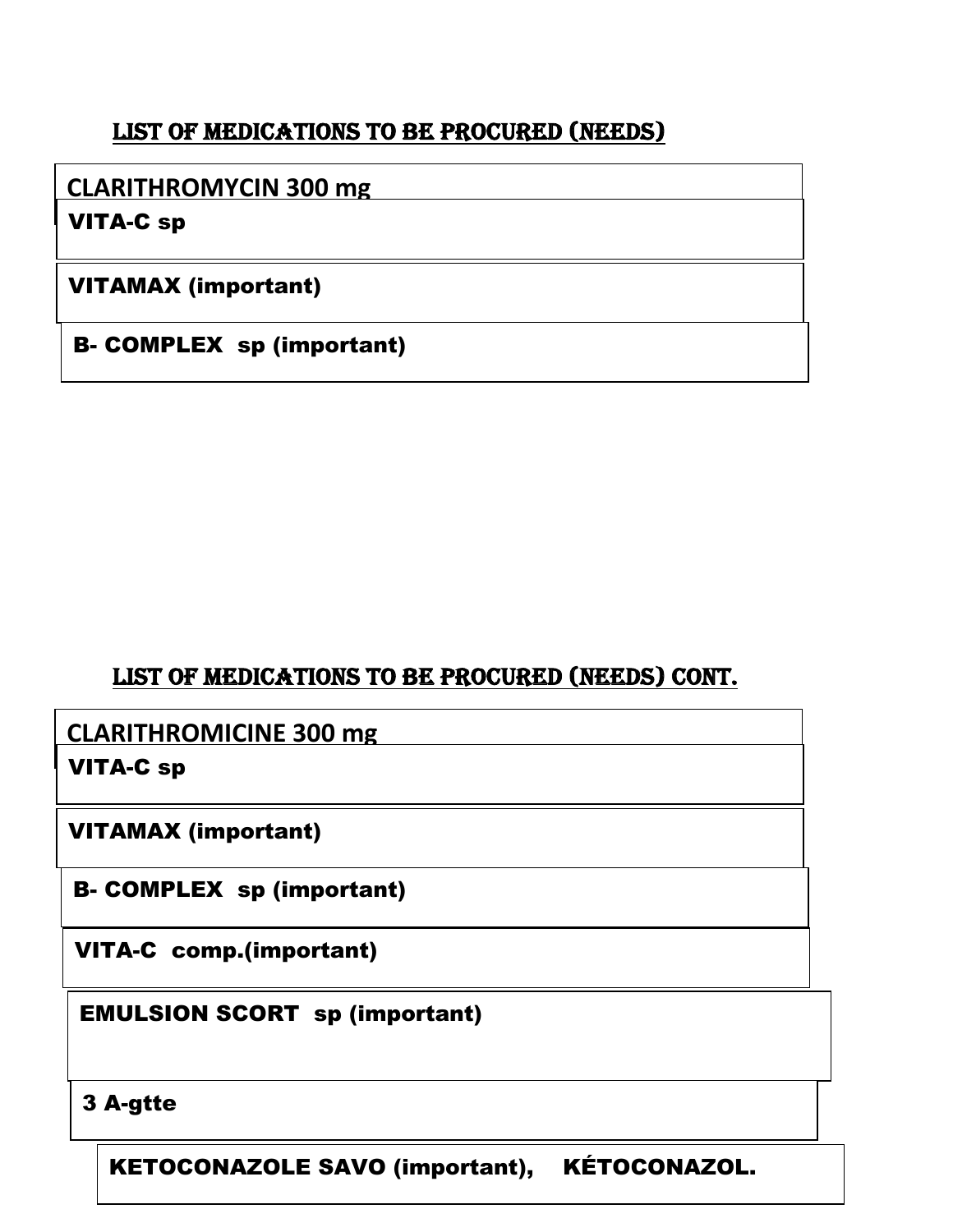## **CRAZIDEX**

### **KETOXLAC gtte.**

**VIZINE gtte.** 

**VITALIZINE** gtte »

#### **IDRONCOMIXIL**

**FLOMEX N.** 

**FLOMEX** 

**DERMAZINE SAVON** 

## **AZUFLE SAVON**

## LIST OF MEDICATIONS TO BE PROCURED (NEEDS)

| <b>DÉSIGNATION DU PRODUIT</b> |           | <b>DÉSIGNATION DU PRODUIT</b>         |           |
|-------------------------------|-----------|---------------------------------------|-----------|
| <b>KETOCONAZOL SAVON</b>      | important | <b>CHLORURE DE</b><br>SODIUM 45 DÉGRÉ | important |
| <b>KETOCONAZOLE</b>           | important | <b>GLYTER</b>                         |           |
| <b>KETOCONAZOLE comp.</b>     | important | <b>PIODENT</b>                        |           |
| <b>OMEPRAZOL</b>              | important | <b>COLGATE</b>                        |           |
| <b>RONATIDINE</b>             | important | <b>SANOGIL</b>                        |           |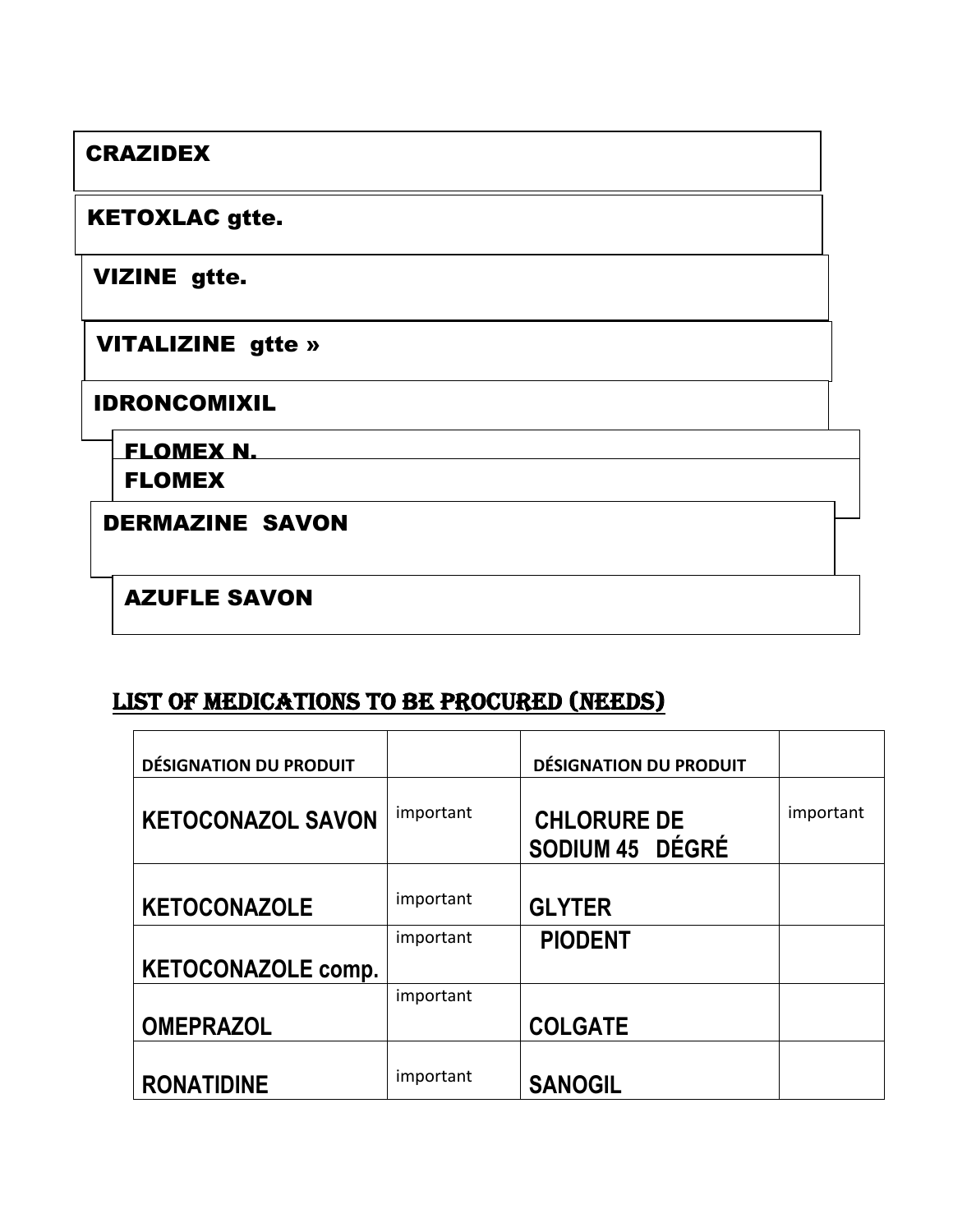| <b>METRONIDAZOLE</b><br>comp.                  |           | <b>CREST</b>           |  |
|------------------------------------------------|-----------|------------------------|--|
| <b>MÉTRONIDAZOLE sp.</b>                       |           | <b>KASSOL</b>          |  |
| <b>CO-TRIMOXAZOLE sp.</b>                      |           | <b>ALÉVE comp</b>      |  |
| <b>VITALIZINE Sp</b>                           | important | <b>DICLOFENAC comp</b> |  |
| Glorigèn sp.                                   | important | <b>DICLOFENAC inj</b>  |  |
| <b>FRAMATUSSIN sp.</b>                         |           | <b>ACEMAPLEX sp</b>    |  |
| <b>BIO.GRIPPE comp</b>                         | important |                        |  |
| <b>BIO-GRIPPE sp.</b>                          | important |                        |  |
| <b>RANITIDINE inj</b>                          | important |                        |  |
| <b>B-COMPLEX inj</b>                           | important |                        |  |
| $B-12$ inj                                     | important |                        |  |
| B-PAN inj.                                     | important |                        |  |
| <b>EAU DE TOILETTE</b><br><b>MÉTRONIDAZOLE</b> |           |                        |  |
| <b>VAGINAL</b>                                 |           |                        |  |
| <b>MICROGINOX</b><br><b>VIVA-FER sp</b>        |           |                        |  |
| TILVIT sp.<br><b>FER FOLATE comp</b>           |           |                        |  |
| <b>MUCOPLAX</b><br><b>MULTIVITAMINE comp.</b>  |           |                        |  |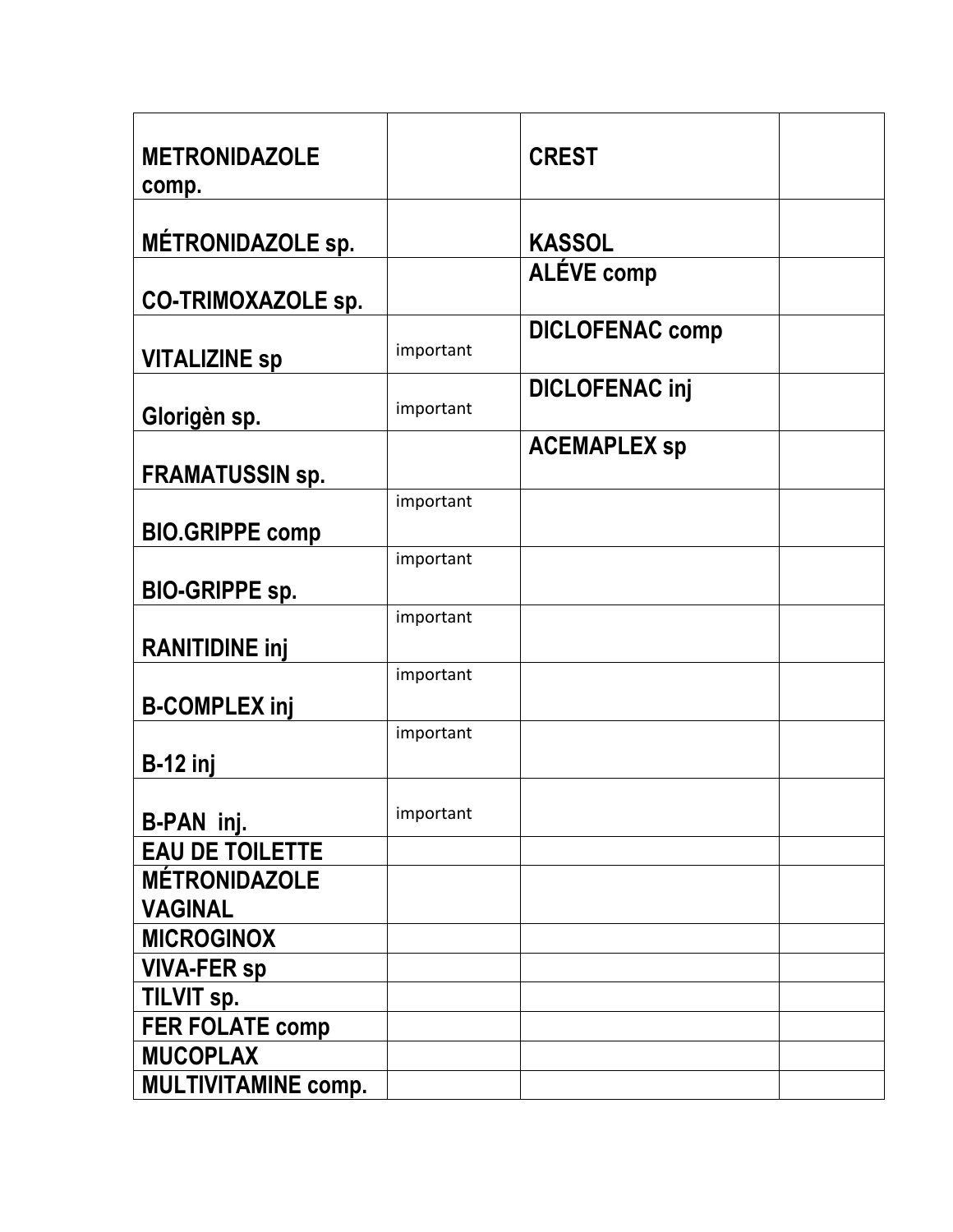| <b>POLYVIMAX</b>            |           |  |
|-----------------------------|-----------|--|
| <b>VIT.PRENATAL</b>         |           |  |
| <b>VITAMINE C gtte</b>      | important |  |
| <b>VITAMINE D-3 sp.</b>     |           |  |
| <b>VITAZONE</b>             |           |  |
| <b>TILENOL sp.</b>          |           |  |
| TYLENOL 500 mg              |           |  |
| <b>PENICILLINE comp 250</b> |           |  |
| mg                          |           |  |
| PARACÉTAMOL sp.             |           |  |
| <b>IBUPROFÈNE SP</b>        |           |  |
| <b>LEVOFLOXACIN 500 mg</b>  |           |  |
| <b>PEPTROCIDINE</b>         |           |  |
| <b>KETOCONAZOLE</b>         |           |  |
| Shampoo.                    |           |  |
| <b>BROSSE a DENTS</b>       |           |  |
| <b>BAIN DE BOUCHE</b>       |           |  |
| <b>PATTE</b>                |           |  |
| <b>GASTROGEL sp.</b>        | important |  |
| <b>LITOCID</b> gel          | important |  |
| <b>ANALGINE 160 mg sp</b>   | important |  |
| ADVIL 200 mg.co             |           |  |
| <b>AUROMICYCIN</b>          |           |  |
| <b>AZITHROMYCIN comp</b>    |           |  |
| sp 200 mg                   |           |  |
| CIPRO 500 mg                | important |  |
| <b>DOX</b>                  | important |  |
| <b>DEXAMETHASONE 4</b>      |           |  |
| mg comp                     |           |  |
| <b>ERYTHROMYCIN 500</b>     | important |  |
| mg                          |           |  |
| FLUCONAZOLE 150 mg.         | important |  |
| sp                          |           |  |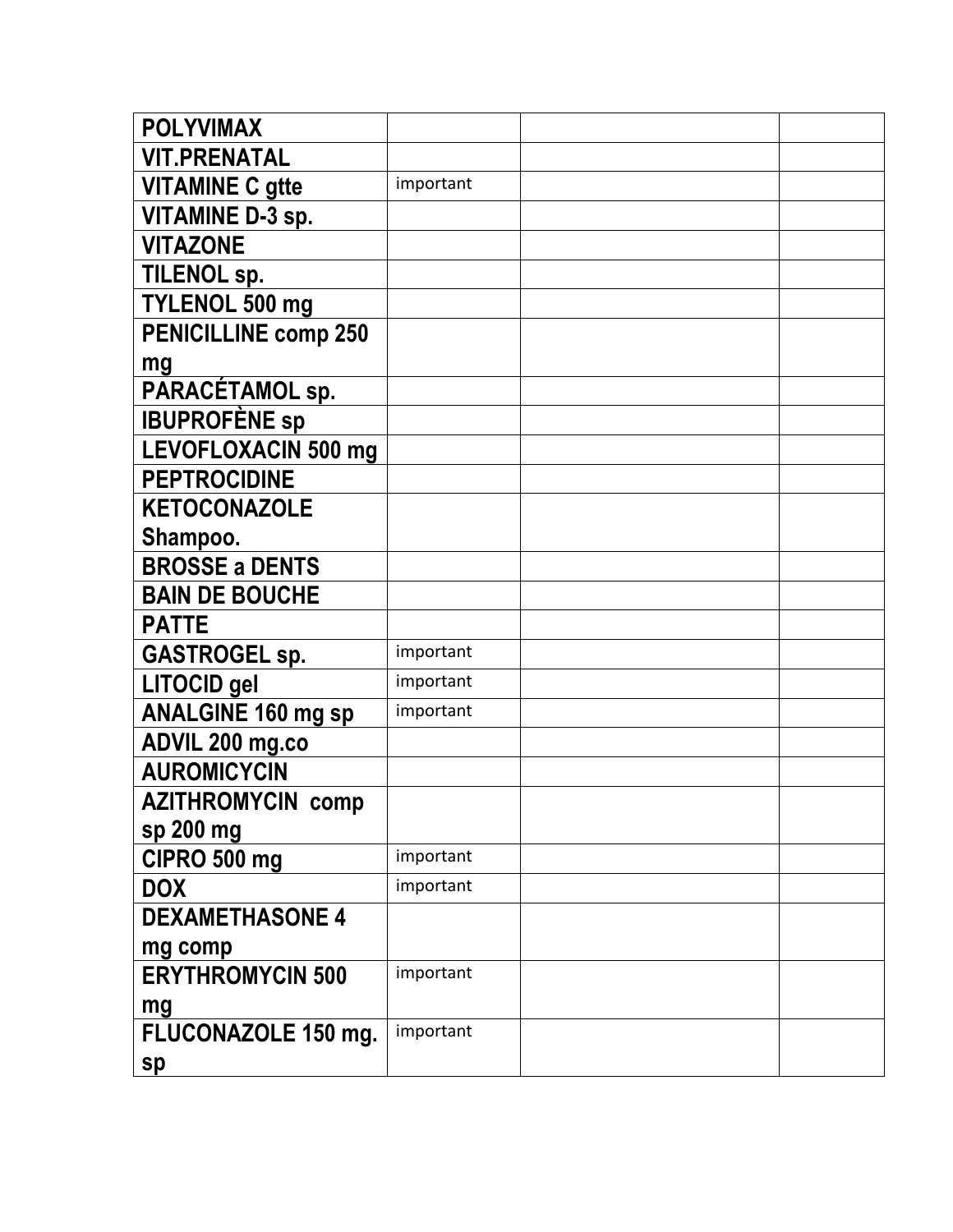| <b>FLUCONAZOLE 150 mg</b> | important |  |
|---------------------------|-----------|--|
| comp                      |           |  |
| <b>FUNGAL CREAM</b>       | important |  |
| <b>SERITA</b>             |           |  |
| <b>ANTIGRIPAL sp.</b>     |           |  |
| <b>BRONCON</b>            |           |  |
| <b>SRONCHOFLEX</b>        |           |  |
| <b>LES SOLITÉS</b>        | important |  |
| R.L D.N.S ect             | important |  |

# LISTS OF EMERGENCY NEEDS\*.

SET OF NEEDS PHARMACY:CALCULATOR, MEDICINES, LIGHTING, SERUM, VITAMIN C, MISTOLINE, COPIES, CLOROX.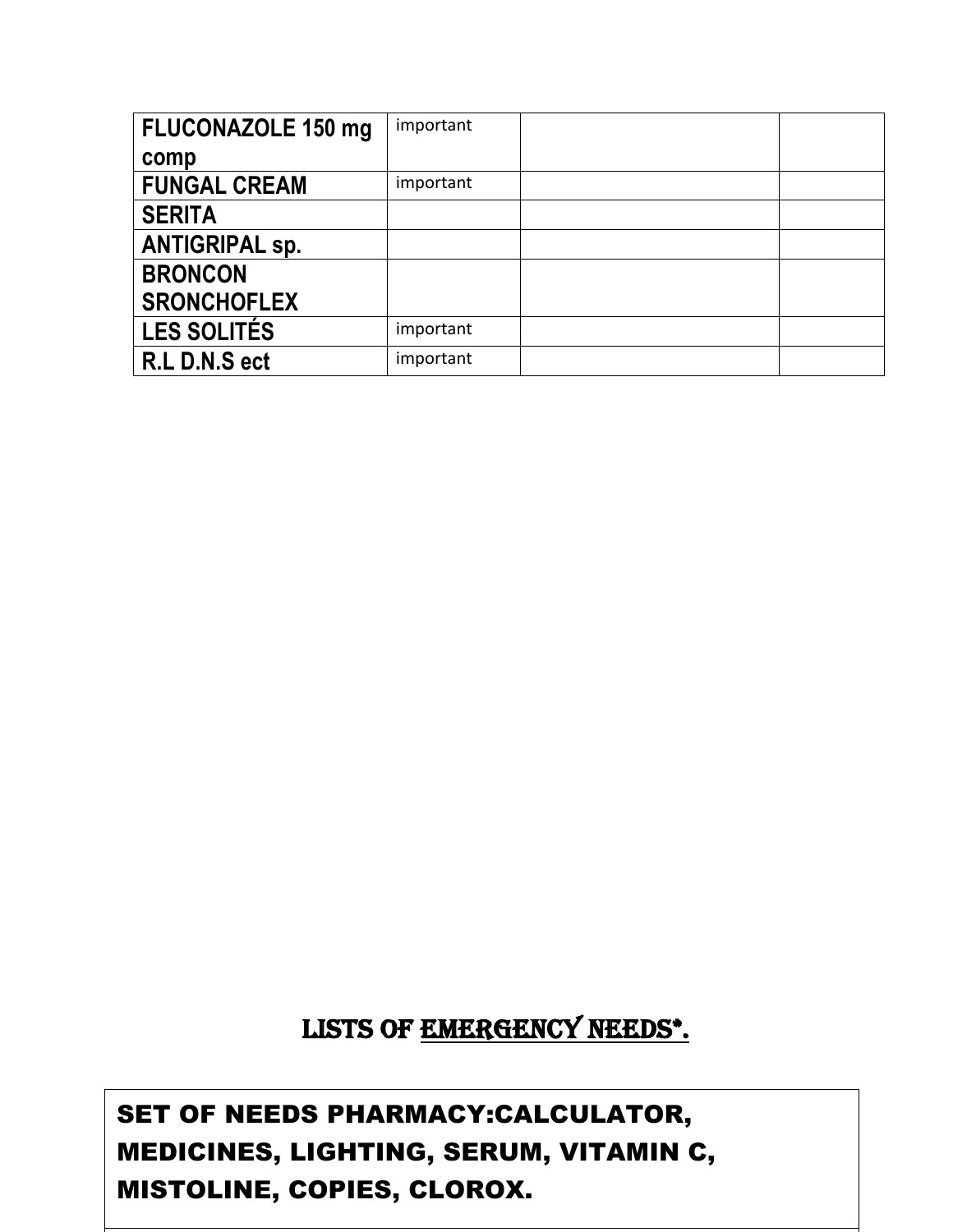| <b>EQUIPEMENT</b>       |  |  |
|-------------------------|--|--|
| <b>CACHE IL</b>         |  |  |
| <b>OPTOMETRIC SCALE</b> |  |  |
| <b>LANGUAGE TEST</b>    |  |  |
| <b>BINOCULAR LOUPES</b> |  |  |
| <b>MONOYER SCALE</b>    |  |  |
| <b>OPHTHALMOSCOPE</b>   |  |  |
| <b>AIR TONOMETER</b>    |  |  |
| <b>FRONTOFOCOMETERS</b> |  |  |
| <b>SLOT LAMPS</b>       |  |  |
|                         |  |  |

# OPHTHALMOLOGY ROOM (NEEDS)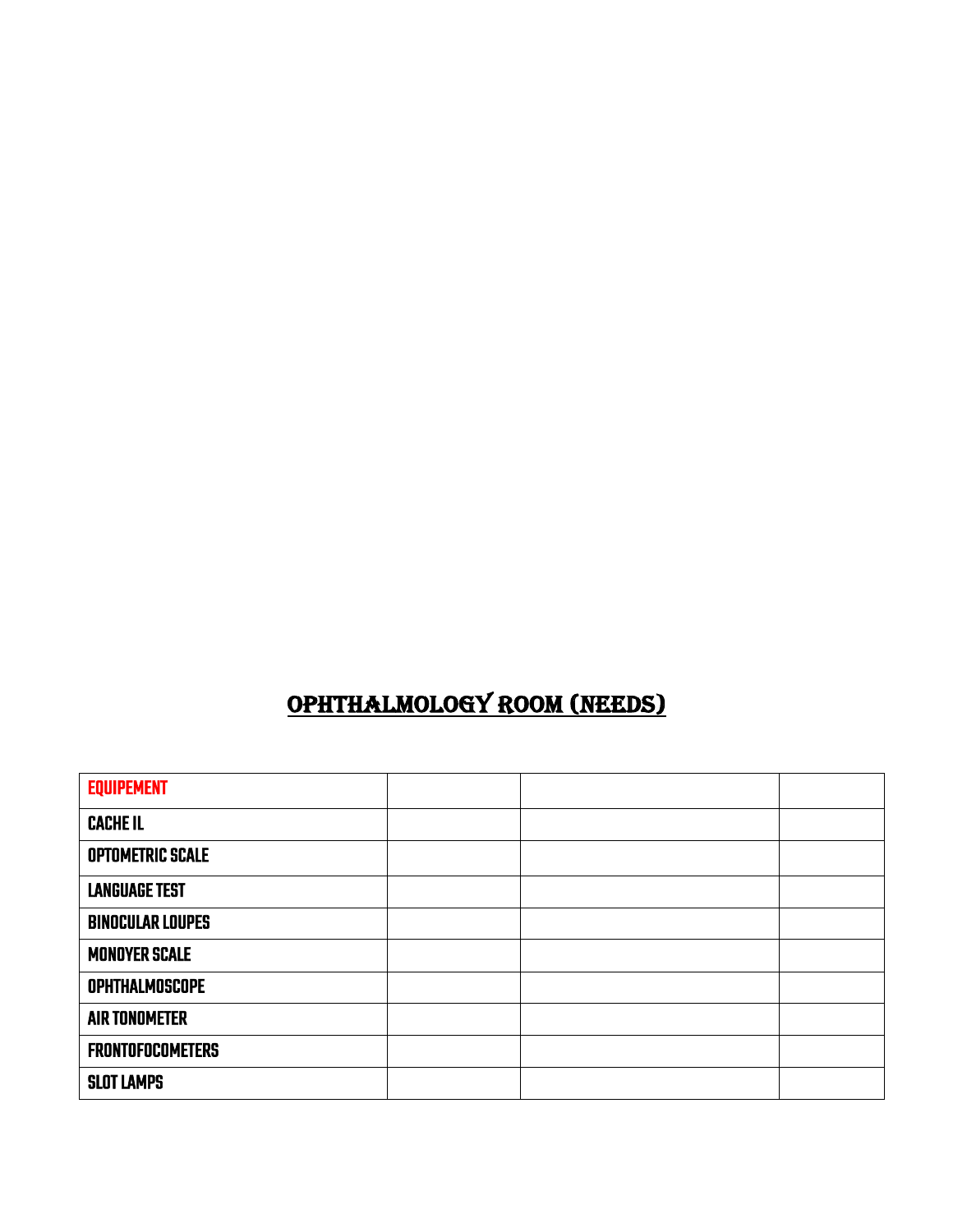| 1) | <b>APPARATUS FOR HEART</b>        |  |  |
|----|-----------------------------------|--|--|
|    | <b>EXAMINATIONS</b>               |  |  |
| 2) | <b>ECG and DOPPLERS</b>           |  |  |
| 3) | <b>ELECTRODES and ECG PAPERS.</b> |  |  |
|    | ULTRASOUND MACHINE                |  |  |

## DENTIST EQUIPMENT (NEEDS)

| <b>EQUIPMENT</b>                                                                             | <b>LIST OF DENTAL MEDICINES</b><br>(needs)                  |
|----------------------------------------------------------------------------------------------|-------------------------------------------------------------|
| <b>COMPLETE DENTAL</b><br><b>CHAIR OR COMPLETE</b><br><b>MOBILE DENTAL UNIT</b><br>(Greeloy) | <b>SANOGYL (GLOBAL CARE)</b><br>(BLEACH CARE)<br>(GUM CARE) |
|                                                                                              | <b>LISTERINE MOUTHWASH</b>                                  |
|                                                                                              | <b>PAROGENCYL (pates)</b>                                   |
|                                                                                              | <b>ANTI-SCALE SIGNAL</b>                                    |
|                                                                                              | <b>BUCCAL FARMADINE</b>                                     |
|                                                                                              | <b>FLUOCARIL MOUTHWASH</b>                                  |
|                                                                                              | <b>BUCCOSAR mouthwash</b>                                   |
|                                                                                              | <b>ORAL B (Toothbrush)</b>                                  |
|                                                                                              | <b>DENTAL FLOSS</b>                                         |
|                                                                                              |                                                             |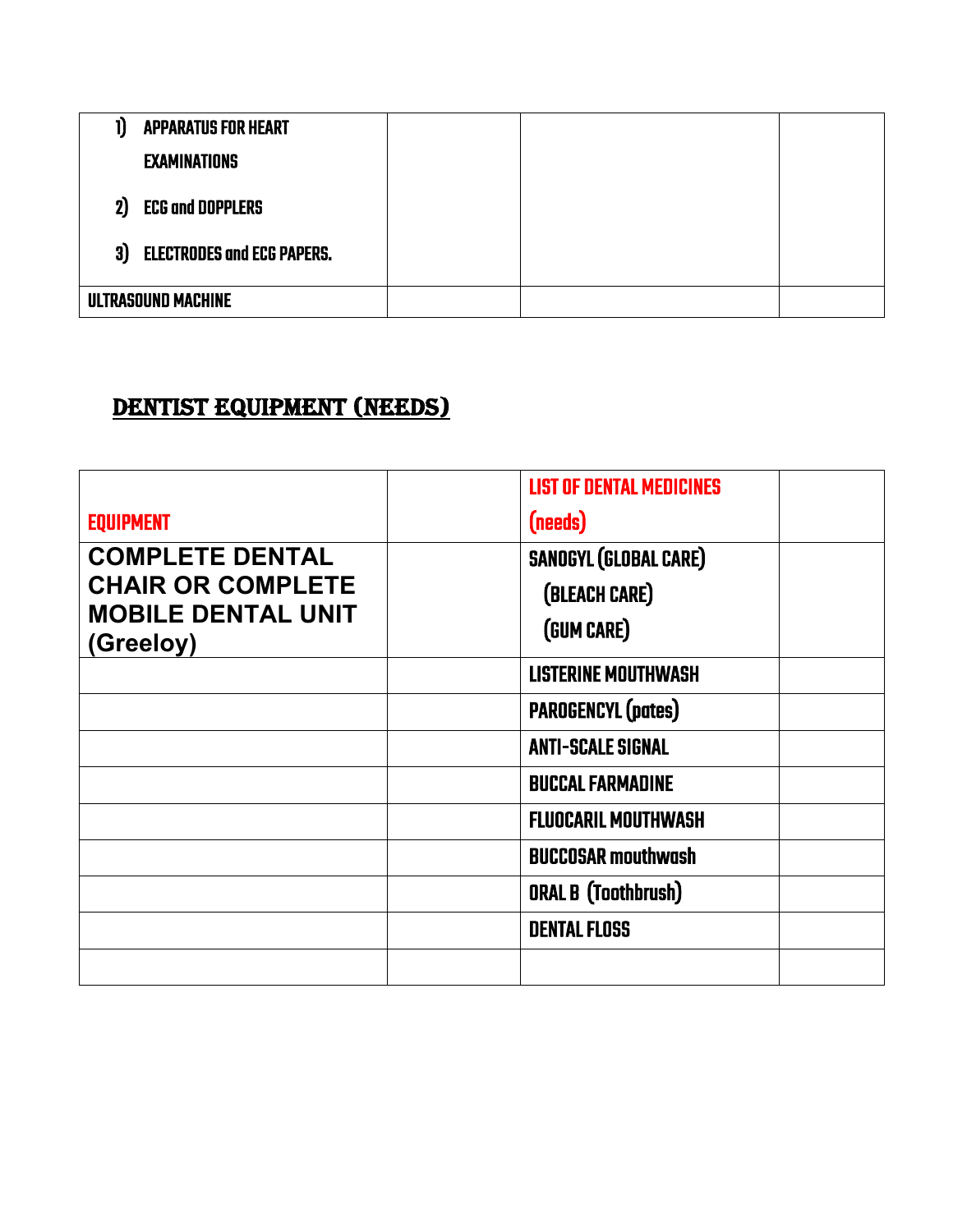# DENTAL PRODUCTS (NEEDS)

| <b>EQUIPMENT</b>                        | <b>EQUIPMENT</b>                |  |
|-----------------------------------------|---------------------------------|--|
| <b>EUGENOL</b>                          | <b>PROTECTIVE GLASSES</b>       |  |
| OXYDE DE ZINC                           | <b>BRACE OR ORTHODONTIC KIT</b> |  |
| <b>BONDINE</b>                          | <b>PROPHYLACTIC BRUSH</b>       |  |
| <b>COMPOSITE POUR LIGHT-</b>            | <b>SURCON PACKAGES</b>          |  |
| A1,A2,A3,ESTHETIC CUR                   |                                 |  |
| PEROXYDE                                | <b>LIDOCAINE Gel</b>            |  |
| <b>ALCOHOL 70%</b>                      | <b>HEMOSTATIC LIQUID</b>        |  |
| <b>COTTON ROLL</b>                      |                                 |  |
| <b>DENTAL SYRINGE NEEDLE</b>            |                                 |  |
| <b>LIDOCAINE 2% DENTAL Or DENTAL</b>    |                                 |  |
| <b>ANESTHESIA</b>                       |                                 |  |
| <b>SPACER</b>                           |                                 |  |
| <b>ALGINATE</b>                         |                                 |  |
| <b>IMPRESSION TRAY</b>                  |                                 |  |
| <b>DENTAL CROWN KIT</b>                 |                                 |  |
| <b>PROTECTIVE PLASTIC FOR THE CHAIR</b> |                                 |  |
| <b>PROTECTION LEVER FOR PATIENTS</b>    |                                 |  |
| <b>PATES PROPHYLACTIC</b>               |                                 |  |
| LYSOL (Spray)                           |                                 |  |
| <b>DISINFECTANT (Spray)</b>             |                                 |  |
| <b>PROTECTIVE MASK</b>                  |                                 |  |